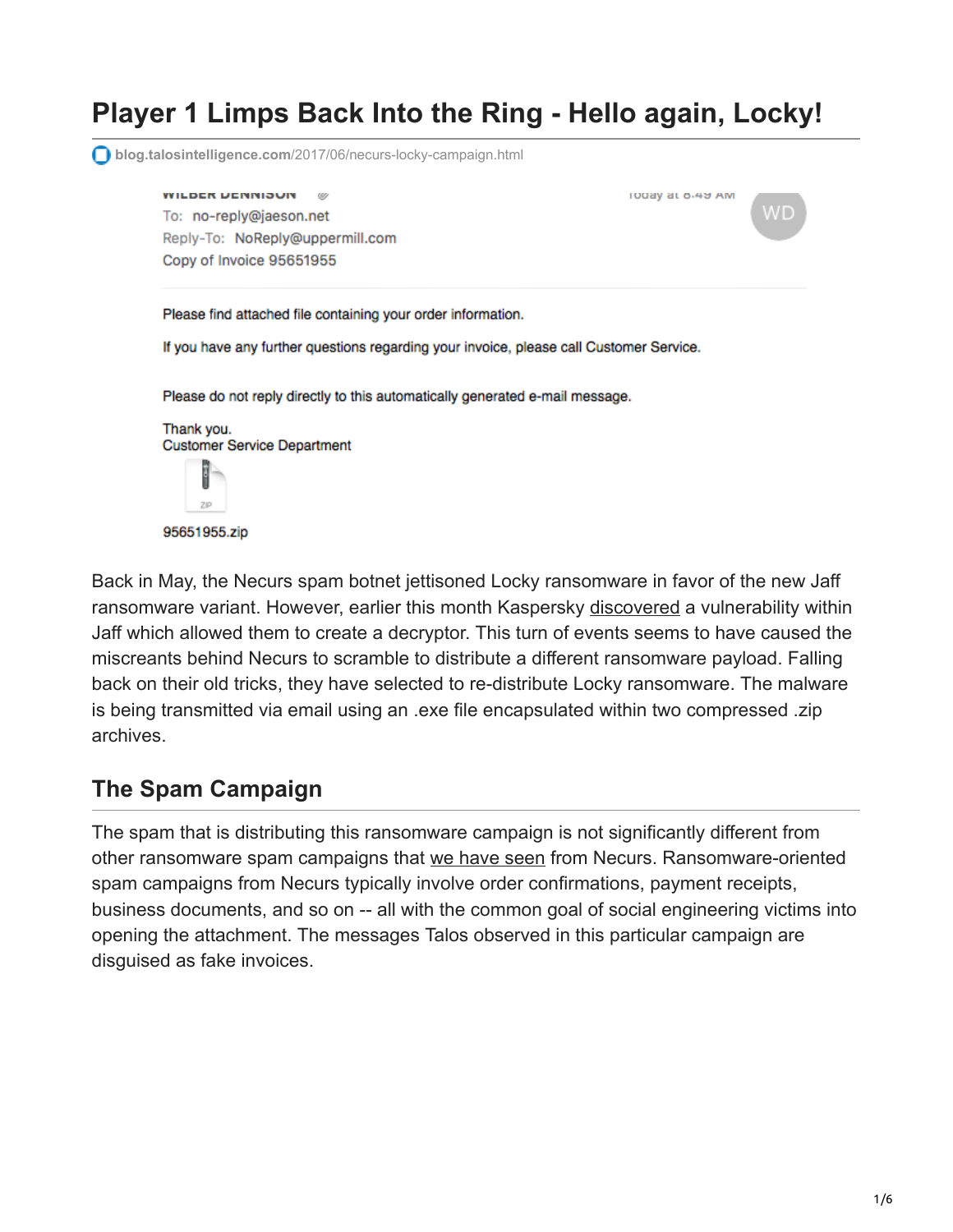#### **WILBER DENNISON**

Today at 8:49 AM

ΝD

To: no-reply@jaeson.net Reply-To: NoReply@uppermill.com Copy of Invoice 95651955

Please find attached file containing your order information.

If you have any further questions regarding your invoice, please call Customer Service.

Please do not reply directly to this automatically generated e-mail message.

Thank you. **Customer Service Department** 



95651955.zip



The volume of Locky spam Necurs has sent since the start of this particular campaign is notable. In the first hour of this campaign, Talos observed that Locky spam accounted for up to 7.2% of email volume on one of our systems. While the campaign has since decreased in the number of messages being sent per minute, Necurs is still actively sending messages containing Locky, though only in small quantities.



Chart illustrating the volume of Locky spam as a percent of total email volume one of our systems observed.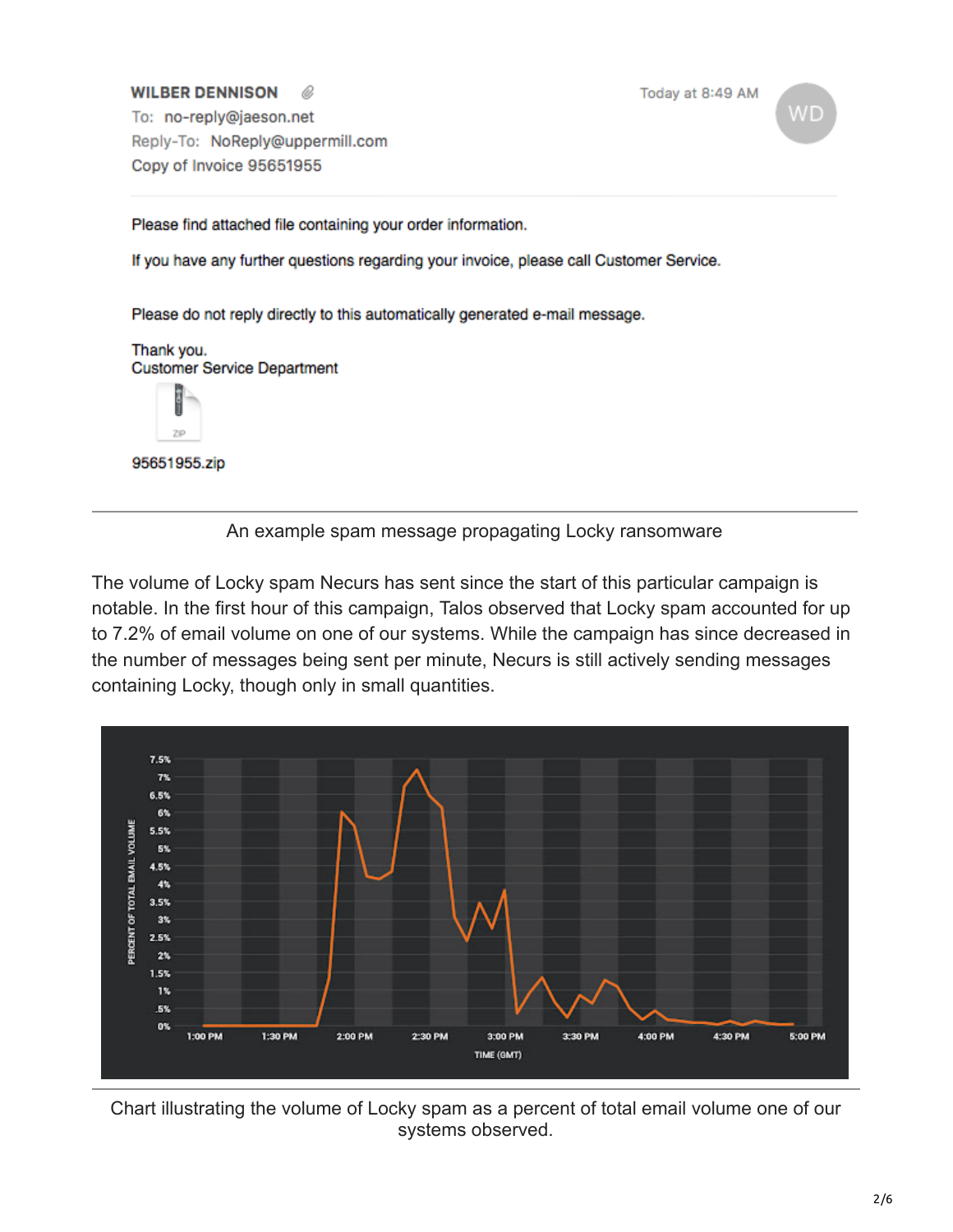### **Locky's Metamorphosis**

Although they are using the same affiliate ID, for this particular round of Locky, the attackers have altered their ransomware. We were unable to get the ransomware to encrypt data on any systems running an operating system more recent than Windows XP. Upon further investigation, we determined that on systems running Windows 7 or later with Data Execution Prevention (DEP) would cause the unpacker to fail. Our analysis suggests that Locky has now added anti-debugging protection to their configuration. Instead of unpacking the configuration, when a debugger is detected their config pointer is directed at kernel32!AllocConsole, frustrating any attempts at analysis. In response to this new antianalysis technique, Talos has updated **[LockyDump](https://www.talosintelligence.com/lockydump)** so that it is able to extract the configuration information from this latest iteration.

eax=00000020 ebx=00000047 ecx=0018cb74 edx=00000baa esi=0004c923 edi=00000bab eip=0018cb74 esp=0018c064 ebp=000281bd iopl=0 mv up ei pl zr na pe nc cs=0023 ss=002b ds=002b es=002b fs=0053 gs=002b ef1=00010246  $cal 1$ 0018cb74 e80d020000 0018cd86  $0:000$  address  $0018$ cb $74$ Mapping file section regions... Mapping module regions... Mapping PEB regions. Mapping TEB and stack regions...<br>Mapping heap regions... Mapping page heap regions... Mapping other regions... Mapping stack trace database regions... Mapping activation context regions... Stack Usage: Base Address: 0018a000 End Address: 00190000 00006000 ( 24.000 kB) Region Size: MEM COMMIT<br>PAGE\_READWRITE 00001000 State: Protect: 00000004 MEM\_PRIVATE 00020000 Type: Allocation Base:<br>Allocation Protect:<br>More info: 00090000 PAGE READVRITE 00000004  $^{\sim}$ 0k Content source: 1 (target), length: 48c

Locky's unpacker crashes when trying to execute stack memory on systems more recent than Windows XP.

Another notable aspect of this latest campaign was the C2 URL structure. Adversaries behind this latest Locky campaign have reused the /checkupdate path as part of the URL structure -- the same URL structure found in [previous](http://blog.talosintelligence.com/2017/04/locky-returns-necurs.html) Locky campaigns. This is perhaps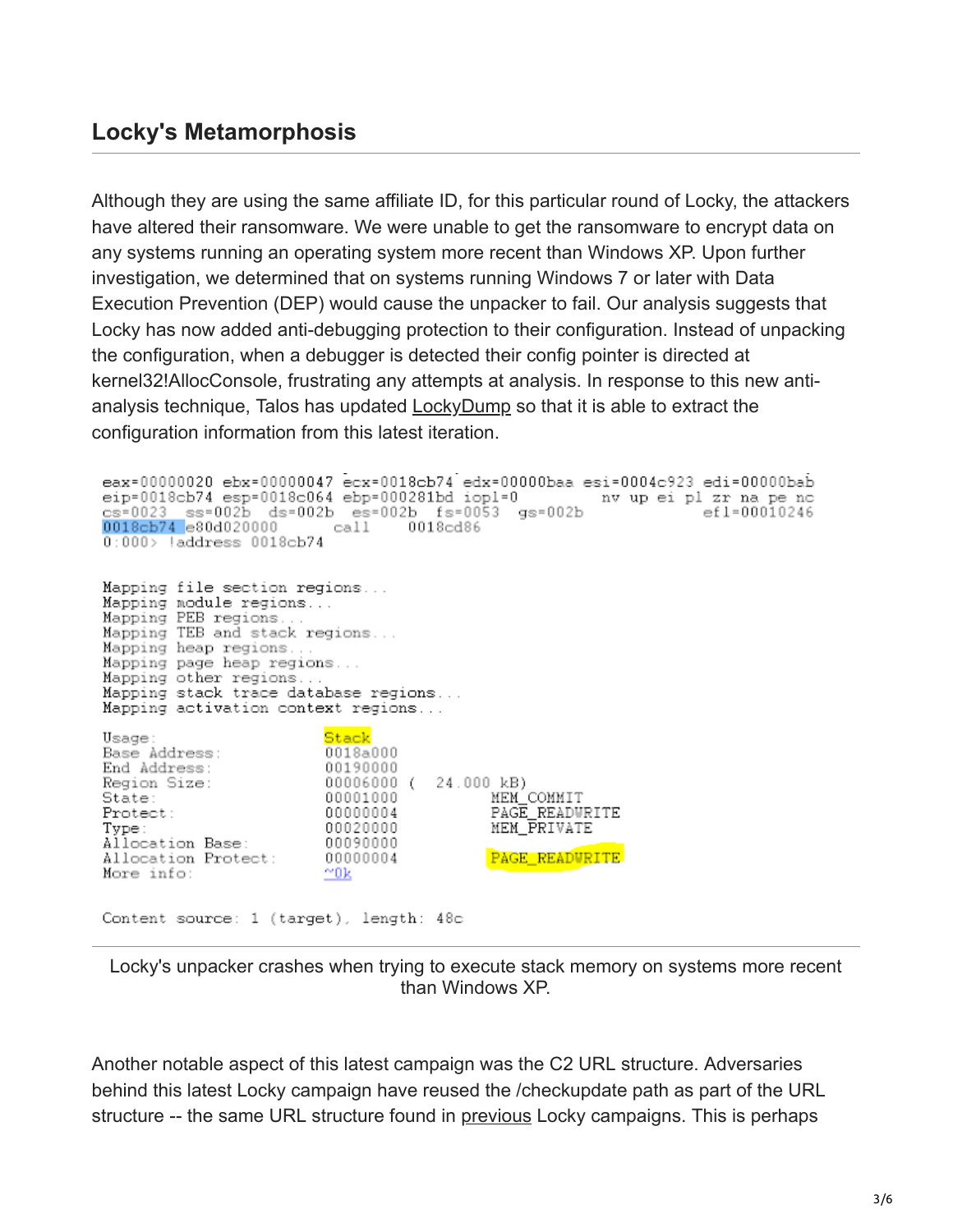another indication that adversaries were hasty in their developing and distributing this campaign.

#### **HTTP Traffic**

| POST http://185.115.140.170:80/checkupdate [3]<br>Server IP: 185.115.140.170<br>Server port: 80 | Resp. content: <unknown></unknown> | Network stream: 3 Transaction: 0<br>Timestamp: +98.0s    |
|-------------------------------------------------------------------------------------------------|------------------------------------|----------------------------------------------------------|
| POST http://185.115.140.170:80/checkupdate [3]<br>Server IP: 185.115.140.170<br>Server port: 80 | Resp. content: <unknown></unknown> | Network stream: 3 Transaction: 1<br>$Timestamp: +100.0s$ |
| POST http://185.115.140.170:80/checkupdate [3]<br>Server IP: 185.115.140.170<br>Server port: 80 | Resp. content: <unknown></unknown> | Network stream: 3 Transaction: 2<br>$Timestamp: +101.0s$ |
| POST http://185.115.140.170:80/checkupdate <a>[</a>                                             |                                    | Network stream: 4 Transaction: 0                         |
| Server IP: 185.115.140.170<br>Server port: 80                                                   | Resp. content: <unknown></unknown> | Timestamp: +187.0s                                       |

Threat Grid sandbox run illustrating Locky C2 communication

## **Conclusion**

This updated version of Locky appears to have been hastily deployed, and as a result it has not affected users running Windows operating systems other than Windows XP. The attackers behind this ransomware are likely already aware of this, so we can expect a fixed version of Locky to appear in a future round of Necurs' ransomware spam.

Despite sounding like a broken record, we at Talos feel it's our duty to re-iterate that it's always risky clicking on links or opening attachments in strange email messages. Users that fail to heed this advice can easily become ransomware victims, and if the subsequent ransom is paid, the monies will no doubt fund another round of attacks. As always, organizations are encouraged to make regular backups of their data, practice restoring said data, and store your backups offline far out of the reach of potential criminals.

### **Coverage**

Open Source Snort Subscriber Rule Set customers can stay up to date by downloading the latest rule pack available for purchase on [Snort.org.](https://www.snort.org/products)

Additional ways our customers can detect and block this threat are listed below.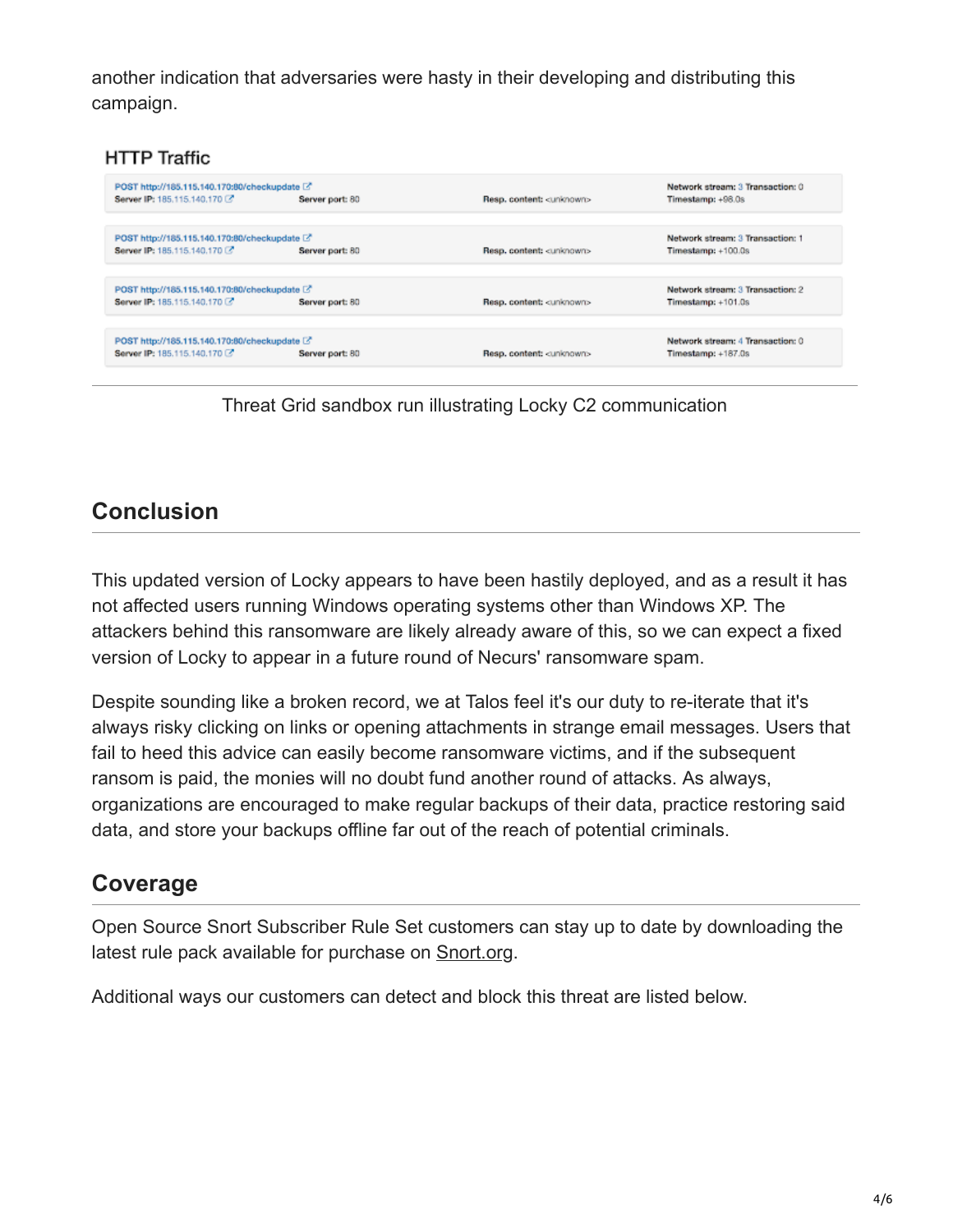| <b>PRODUCT</b>        | <b>PROTECTION</b> |  |
|-----------------------|-------------------|--|
| AMP                   |                   |  |
| CloudLock             | N/A               |  |
| CWS                   | ✓                 |  |
| <b>Email Security</b> | ✓                 |  |
| Network Security      | v                 |  |
| <b>Threat Grid</b>    | ✓                 |  |
| Umbrella              | v                 |  |
| <b>WSA</b>            |                   |  |

Advanced Malware Protection ([AMP\)](https://www.cisco.com/c/en/us/support/security/amp-firepower-software-license/tsd-products-support-series-home.html) is ideally suited to prevent the execution of the malware used by these threat actors.

[CWS,](https://www.cisco.com/c/en/us/products/security/cloud-web-security/index.html) [WSA,](https://www.cisco.com/c/en/us/products/security/web-security-appliance/index.html) and [Umbrella](https://umbrella.cisco.com/) can help identify hosts that have been compromised by Locky by detecting outbound C2 traffic.

[Email Security](https://www.cisco.com/c/en/us/products/security/email-security-appliance/index.html) can block malicious emails sent by threat actors as part of their campaign.

Network Security appliances such as [NGFW](https://www.cisco.com/c/en/us/products/security/asa-next-generation-firewall-services/index.html), [NGIPS](https://www.cisco.com/c/en/us/products/security/intrusion-prevention-system-ips/index.html), and [Meraki MX](https://meraki.cisco.com/products/appliances) with Advanced Security can detect malicious activity associated with this threat.

[AMP Threat Grid](https://www.cisco.com/c/en/us/solutions/enterprise-networks/amp-threat-grid/index.html) helps identify malicious binaries and build protection into all Cisco Security products.

[Stealthwatch](https://www.cisco.com/c/en/us/products/security/stealthwatch/index.html) detects network scanning activity, network propagation, and connections to CnC infrastructures, correlating this activity to alert administrators.

### **IOCs**

### **SHA256**

- 49184047c840287909cf0e6a5e00273c6d60da1750655ad66e219426b3cf9cd8
- 3285c3f37aa192a173f62fee82f7a966a6df6e5db4642d63a6784f39a63012b6

#### **File Extension for Files Encrypted by Locky**

.loptr

### **Hard-coded Locky C2 URL**

hxxp://185.115.140[.]170/checkupdate